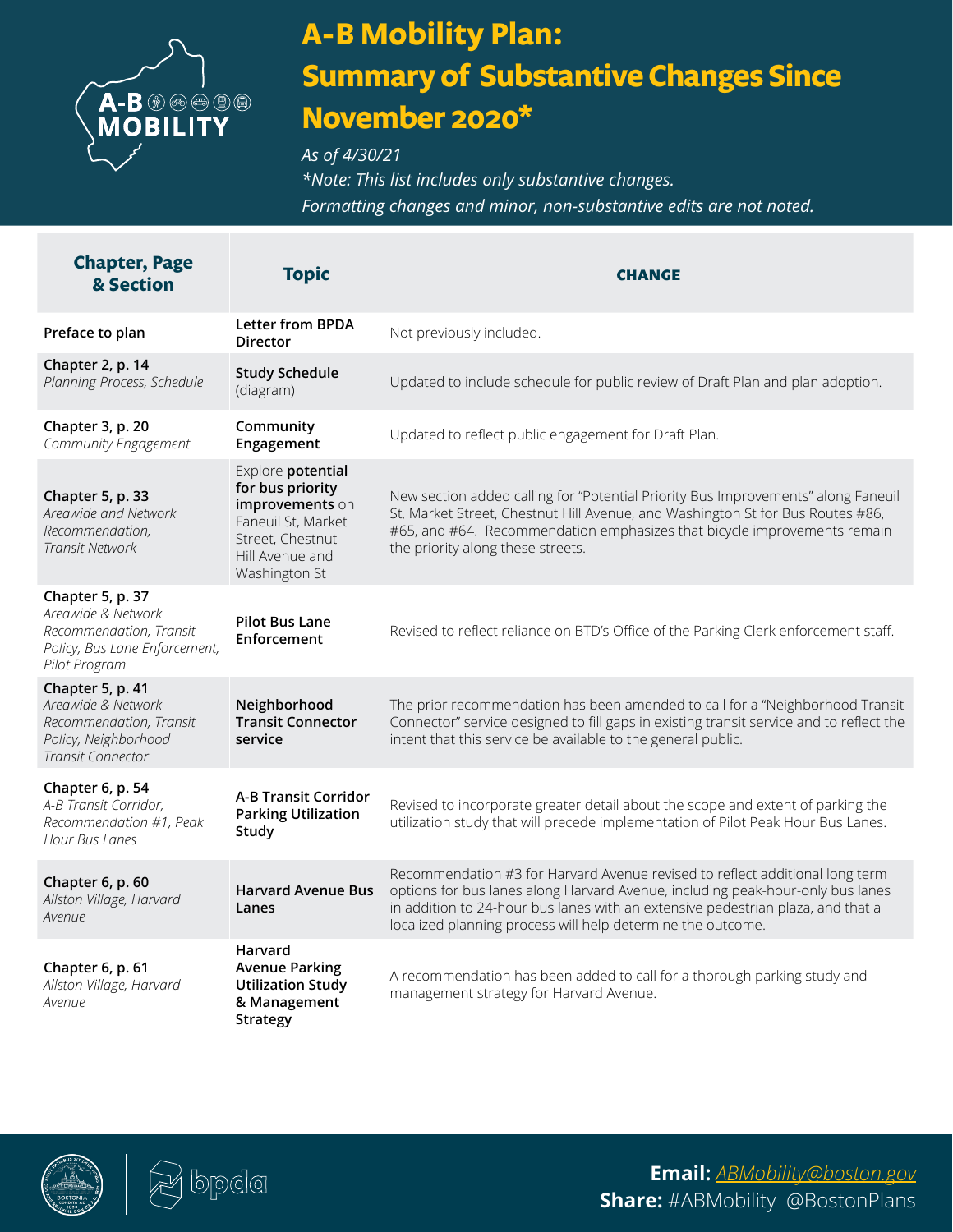| Chapter 6, p. 65<br>Allston Village, Brighton<br>Avenue                 | <b>Brighton Avenue</b><br><b>Center Median</b>                                                   | Added Recommendation #2, calling greater attention to the long term<br>recommendation to replace the center median with center-running bus lanes<br>and/or use the extra right of way for separated bike lanes. Also revised to reflect<br>that important consideration be given to existing street trees located in the<br>median                                                                                                                                                                                                                                                                                                                                                                                                                          |
|-------------------------------------------------------------------------|--------------------------------------------------------------------------------------------------|-------------------------------------------------------------------------------------------------------------------------------------------------------------------------------------------------------------------------------------------------------------------------------------------------------------------------------------------------------------------------------------------------------------------------------------------------------------------------------------------------------------------------------------------------------------------------------------------------------------------------------------------------------------------------------------------------------------------------------------------------------------|
| Chapter 6, p. 70<br>Allston Village, Union Square                       | <b>Union Square</b><br>pedestrian crossing<br>+ redesign                                         | Recommendation #1 revised to clarify that the intention is to shorten the<br>pedestrian crossing distance and add a pedestrian recall phase to the traffic<br>signal. Recommendation #2 has been added to call greater attention to the long<br>term recommendation (previously in the Plan but subsumed in Recommendation<br>#1) for an extensive redesign of Union Square and adding to the Plan in Appendix<br>"C" a potential redesign concept.                                                                                                                                                                                                                                                                                                         |
| Chapter 6, p. 76<br>Allston Village, Franklin Street<br><b>Bridge</b>   | <b>Franklin Street</b><br><b>Bridge</b>                                                          | Recommendation #1 has been revised to emphasize that the placemaking<br>recommendations for the Franklin Street Bridge are interim, intended to<br>address safety and aesthetic considerations on the bridge until it is replaced<br>during the next decade or so as part of the Allston I-90 Intermodal project. The<br>introduction to the Franklin Street recommendations has also been revised<br>to cross- reference recommendations in the Lincoln Street and Linden Street<br>sections of the Plan related to the entrances and access to the Franklin Street<br>Bridge. Recommendations #2 has been added to call for continued advocacy for<br>redesign and reconstruction of the Franklin Street Bridge to address accessibility<br>deficiencies. |
| Chapter 6, p. 82<br>Allston Village, Linden Street                      | <b>Linden Street</b>                                                                             | This recommendation has been revised to call for preserving future options for<br>Linden Street to allow two way bicycle travel and/or two-way vehicle travel through<br>to Cambridge Street, and/or other options, depending on the outcome of a<br>localized public engagement process as described in Chapter 5.                                                                                                                                                                                                                                                                                                                                                                                                                                         |
| Chapter 6, p. 88<br>North-of-the-Pike,<br>Lincoln Street                | <b>Lincoln Street traffic</b><br>calming                                                         | Recommendation #1 for Lincoln Street has been revised to reflect that the focus<br>of this recommendation is on traffic calming, and that chicanes may be part of a<br>toolkit of potential traffic calming measures.                                                                                                                                                                                                                                                                                                                                                                                                                                                                                                                                       |
| Chapter 6, p. 97<br>North of the Pike, Soldiers<br>Field Road Crossings | <b>Soldiers Field Road</b><br>Crossings                                                          | The background section has been updated to clarify that, where technically and<br>financially feasible, Soldiers Field Road crossings may be elevated.                                                                                                                                                                                                                                                                                                                                                                                                                                                                                                                                                                                                      |
| Chapter 6, p. 111<br>Brighton Area, Oak Square                          | Oak Square short<br>term parking zones                                                           | Recommendation #1 for Oak Square has been revised to make clear that, a) the<br>purpose of the curbside parking recommendations is to provide two (2), high<br>turnover, short term parking zones, involving the conversion of four (4) total<br>existing parking spaces to high turnover parking spaces. These recommendations<br>will involve no reduction in on street parking in Oak Square.                                                                                                                                                                                                                                                                                                                                                            |
| Chapter 6, p. 117<br>Brighton Area, Brighton<br>Center                  | <b>Brighton</b><br>Center Parking<br><b>Utilization Study</b><br>& Management<br><b>Strategy</b> | Recommendation #3 has been added to call for a thorough parking study and<br>management strategy for Brighton Center.                                                                                                                                                                                                                                                                                                                                                                                                                                                                                                                                                                                                                                       |
| Chapter 6, p. 118<br>Brighton Area, Brighton<br>Center                  | <b>Brighton Center Bus</b><br>Hub                                                                | The recommendation for a Bus Hub has been amended to, a) clarify which parking<br>spaces are designated for Police Department use and which are designated for<br>public use; and, b) provide a diagram showing the bus path and associated turning<br>dimensions needed for the bus to navigate the periphery of the parking lot.                                                                                                                                                                                                                                                                                                                                                                                                                          |
| Chapter 6, p. 139<br>Brighton Area, Faneuil Street                      | Faneuil Street<br>potential<br>bus priority<br>improvements                                      | Recommendation #3 has been added to recommend exploring the potential for<br>bus priority improvements while keeping the priority on the bike facility.                                                                                                                                                                                                                                                                                                                                                                                                                                                                                                                                                                                                     |





**Email:** *[ABMobility@boston.gov](mailto:ABMobility%40boston.gov%0A?subject=)* **Share:** #ABMobility @BostonPlans